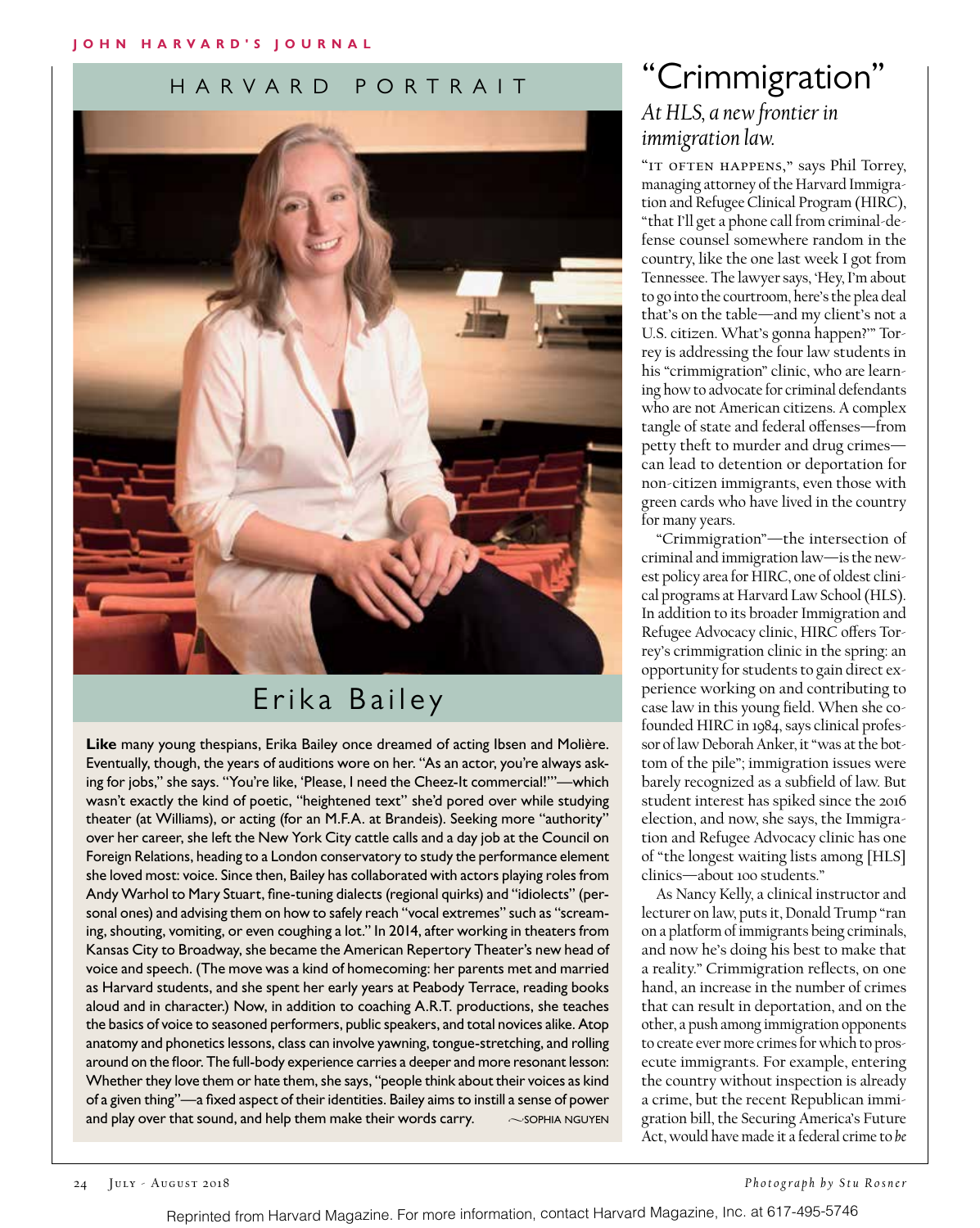in the United States without a valid immigration status, thereby criminalizing the estimated 11 million undocumented immigrants in the country.

The U.S. criminal and immigration systems used to be almost entirely separate: criminal violations didn't have immigration consequences, and vice versa, so immigrants convicted of burglary were sen-

tenced in the criminal-justice system, but didn't face loss of immigration status and deportation. In the last few decades, though, Congress has created an ever-growing list of crimes that can get both legal and illegal immigrants kicked out of the country. Today, immigration-related cases make up the largest category of federal prosecutions (more than drug crimes, white-collar crimes, or violent crimes).

During the Reagan administration, the Anti-Drug Abuse Act introduced the concept of "aggravated felony"—a crime that could get a non-citizen deported immediately. But a crime doesn't need to be either aggravated or a felony to qualify: "aggravated felony" does cover brutal crimes like murder and rape, but has also been expanded over the years to include things like failing to appear in court, theft, or falsifying a tax form. Because aggravated felonies trigger deportation regardless of how long immigrants have been in the United States, mandates that the accused be detained, and makes them ineligible for asylum and certain procedural protections (like a hearing before an immigration judge), the category is considered especially severe. But Congress has also designated many other types of convictions that can subject immigrants to deportation, including "crimes involving moral turpitude."

In the 2006 article that originated the idea of crimmigration, assigned in Torrey's course, Juliet Stumpf of Lewis & Clark Law School argued that "Both criminal and immigration law are, at their core, systems of inclusion and exclusion….Viewed in that



light, perhaps it is not surprising that these two areas of law have become entwined. When policymakers seek to raise the barriers for noncitizens to attain membership in this society, it is unremarkable that they would turn to an area of the law that similarly functions to exclude." Both criminal and immigration law deem certain categories of people undeserving of rights belonging

to everyone else: felons, for example, aren't allowed to vote, and their movement is restricted. The Obama administration gambled that by embracing a strategy of deporting "felons, not families," it could create a positive image of "good" immigrants in the public imagination—particularly the "Dreamers," some 800,000 young people brought into the illegally country as children. But the flip side of DACA (Deferred Action for Childhood Arrivals) made it easier to create a class of immigrants—those with criminal records—who *were* deserving of deportation. The Trump campaign picked up on that narrative to further link immigrants with criminality, a link that's been used, with the pending repeal of DACA, to pull the rug out from under the "good" immigrants, too.

Crimmigration as a school of thought, a community of lawyers and scholars writing about the criminalization of immigrants, calls for decoupling crime from a person's immigration status; deportation amounts to an additional punishment, they argue, exacted only on non-citizens. "I'm definitely of the mind-set that the criminal-law system and the immigration system should be completely divorced from one another," Torrey says. Barring that, he says, the immigration-court system that determines whether a person can stay in the United States needs reform. "What the immigration system should take into account are things like the circumstances in which a felony was committed, how long ago it was committed, any



#### **Harvardmagazine.com** brings you

continuous coverage of University and alumni news. Visit to find these stories and more:



#### **After Five Decades, Dean Dingman Bids Harvard Farewell**

Tom Dingman retires after 13 years as dean of freshmen and a 45-year career at Harvard. **harvardmag.com/dingman-18**



### **A Visit from Bill Gates**

The Microsoft co-founder talked about life as a philanthropist and took myriad student questions. **harvardmag.com/gates-18**



#### **Cinema Through Dualities**

FIlmmaker Wim Wenders delivers the final installment in the Norton Lectures on Cinema. **harvardmag.com/wenders-18**

visit **harvardmagazine.com**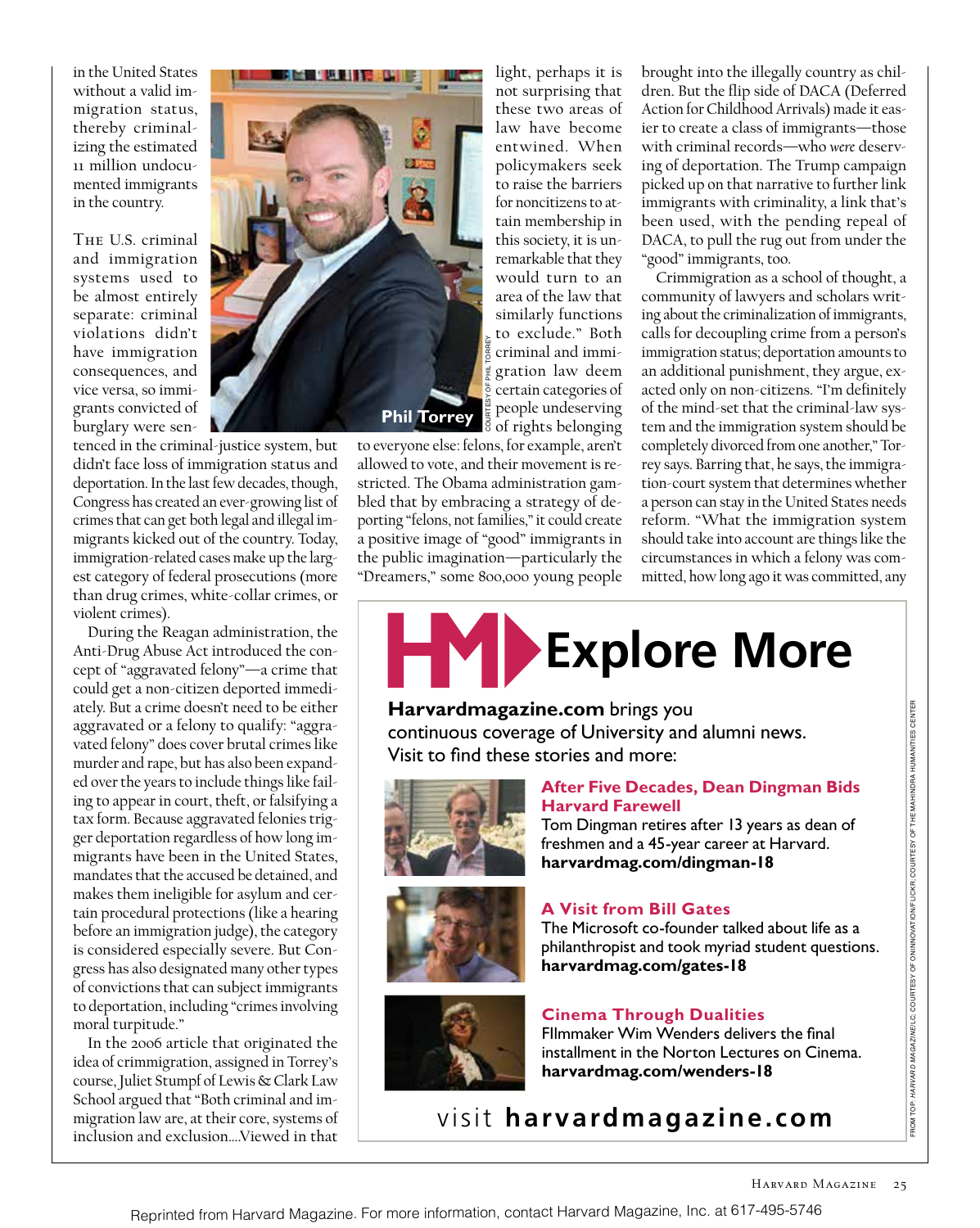#### **John H arvard's Journal**

rehabilitation—all those are important factors" that are not considered currently, he explains. Instead, the system is "sort of a rubber stamp."

TORREY HAS BEEN leading the crimmigration clinic each spring since 2013, in conjunction with a crimmigration law course (a prerequisite for the clinic) in the fall. In 2009, after a brief stint at Skadden, Arps, Slate, Meagher & Flom, his first job out of law school, he left for a fellowship at the nonprofit Greater Boston Legal Services, which offers free legal advice and direct representation to low-income residents. There, he says, "The cases that I was working on all had criminal issues enmeshed with them." One client, charged with assault and battery with a dangerous weapon for beating another man with his shoe, was being held in immigration detention pending deportation proceedings. But he wasn't guilty: the main witness recanted her false testimony; the client was allowed to remain in the country and now has his green card.

gun to check the executive branch's ability to deport convicted immigrants, and in 2010, in *Padilla v. Kentucky,* the Supreme Court ruled that criminal-defense counsel must advise their non-citizen clients about the potential

# What are citizenship and immigration status but a way of arbitrarily allocating resources based on where people are born?

"Seeing how the criminal-law system can be used against somebody in the immigration system, how unfair that can be," Torrey says, "is what energized me to focus my practice in this particular area."

A large component of his clinic's regular work involves so-called Padilla advisals. Some federal courts in recent years have berisk of deportation following a conviction, to help them decide how to plead. (In that case, the attorney for a Honduran who'd lived legally in the United States for more than 40 years wrongly told him he wouldn't face deportation after pleading guilty to trafficking marijuana.)

Since that ruling, criminal defenders all

# Seasons at the Arboretum

**In 2008,** photographer Jim Harrison, whose portraits of Harvard community members have appeared in this magazine for decades, turned his eye to a new subject: the plants at the University's Arnold Arboretum, where he began capturing the dramatic seasonal changes of a worldclass collection of trees and shrubs.

Photographers know that, when shooting outdoors, the "golden hours" just after sunrise and just before sunset provide dramatic light. For Harrison, that meant rising on some summer days at 4 a.m. to record the fuschia glow of first light, or venturing out into frigid winter dawns the day after a blizzard to record a landscape shrouded in shades of white. Some plants pres-

ent specific challenges, such as the kerchief-like white bracts of *Davidia involucrata,* the dove tree, gently backlit by the sun in the image opposite.

This summer, an exhibition of 31 prints from his project will open at the Arboretum's Hunnewell Visitor Center. In *Con-*



*tinuations: Seasons at the Arboretum* (July 28 through the first week of October), Harrison's fascination with the architecture of plants the way they branch or form their flowers—is a thematic undercurrent. Another is decay: the bloom gone by, or the fallen leaf.

These five photographs from the exhibit illustrate those themes; they also show off some of the finest plant specimens growing on the Arboretum's 281-acre grounds. At far left is *Acer griseum,* the paperbark maple, its cinnamon limbs

**Seen at the Arnold Arboretum (from left): a paperbark maple in winter; magnolia blooms in spring; a mid-summer Stewartia; and autumn leaves in Bussey Brook**

26 July - August 2018 *Photographs by Jim Harrison*

Reprinted from Harvard Magazine. For more information, contact Harvard Magazine, Inc. at 617-495-5746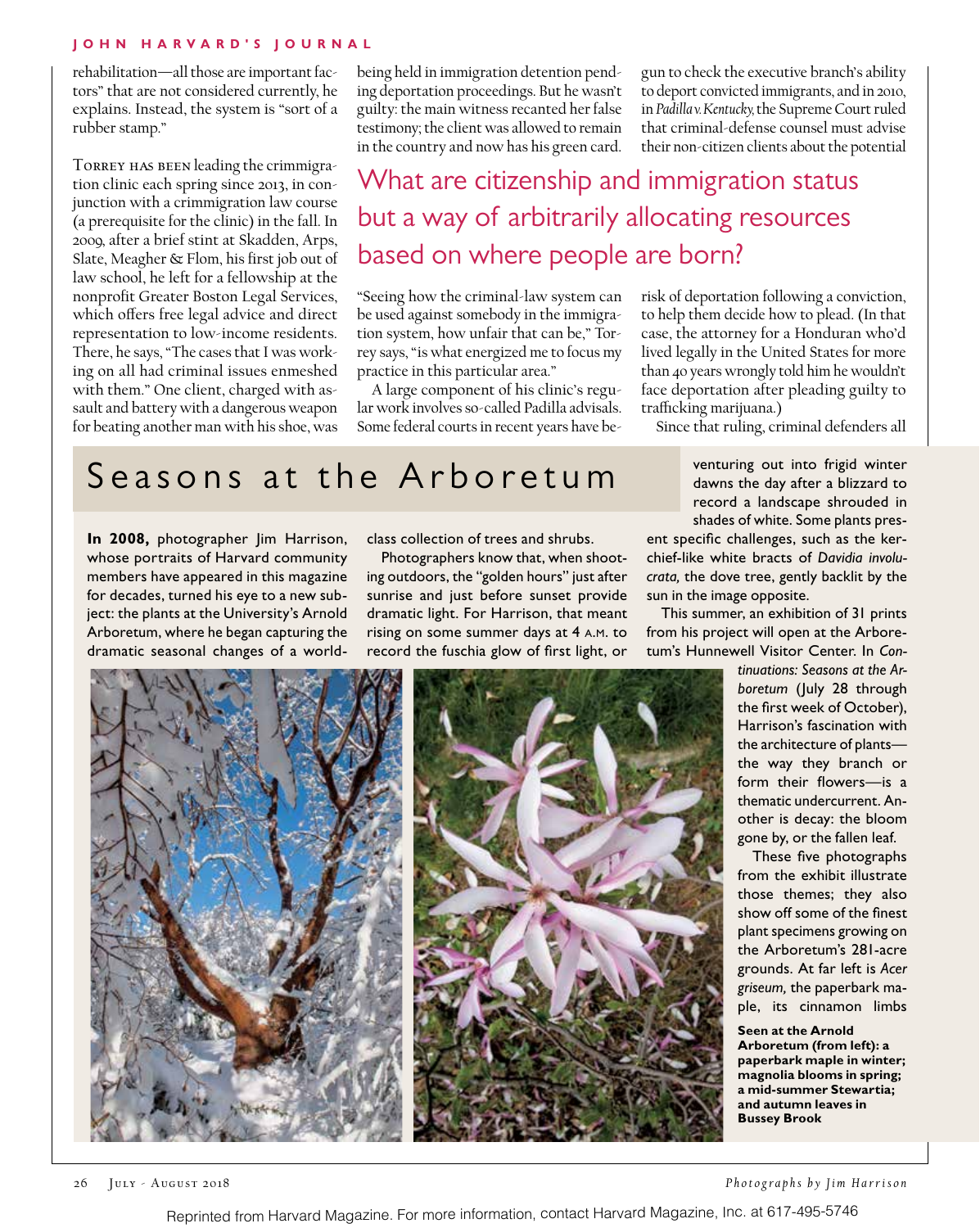over the country have relied on immigration attorneys like Torrey to prepare Padilla advisals for their clients—often in hasty circumstances, without enough time to conduct a proper analysis. To provide the advisals this past semester, his students partnered with students in the Criminal Justice Institute (HLS's clinic for students training to become public defenders; see **"**Criminal Injustice," September-October 2017, page 44).

To draw up a Padilla advisal, students must engage with both the criminal and the immigration systems to combine information about a client's immigration status with data about the particular crime at issue, and determine whether that crime meets federal grounds for deportation. Most convictions occur at the state level, and there are *thousands* of state statutes, many with no precedent for triggering deporta-

capped with snow. The plant, known for its finely exfoliating bark, often grows straight up on a single, columnar stem, but this particular ancient specimen branches in surprising ways against the sky. The magnolia blossom with elongated petals (opposite, right, a hybrid named "Judy," was developed at the National Arboretum in the 1950s as part of the "Little Girl" series. Harrison's photograph hints at the parentage: the star magnolia (*Magnolia stellata)*,

known for white, ribbonlike petals, contributes this characteristic to its offspring while the purple flowers of *Magnolia lilliflora* 'Nigra' explain the tinge of color that rims the petal edges. Beneath the bloom, petals that have gone by lie in soft focus where they have fallen. In Bussey Brook (far right), which flows east at the foot of Hemlock Hill, brightly colored fall leaves (Japanese maple among them) gather at a spot where the water meets rocks in midstream.

One of the great challenges of photographing any flowering tree is that doing justice to the blooms demands moving in close, while showing the trunk tion, so students must conduct a "categorical analysis" to determine whether a particular state criminal statute matches the generic, federal definition for a given crime, regardless of the particular circumstances of the defendant's crime. A state statute that defines burglary as "entry" into a home with intent to commit a crime, for example, would be too broad to meet the federal definition: "an unlawful or unprivileged entry." "You have different sovereigns, the federal and state governments—two bodies of law with different protections and procedures attached to them," Torrey explains. "It can be very difficult to figure out when a statelevel conviction would trigger something in the federal civil process."

The most fraught part of this process, though, is making a judgment about U.S. Immigration and Customs Enforcement

and limbs typically requires a wider field of view. With his photograph (below, left) of *Stewartia pseudocamellia,* Harrison flatters this showy, summer-blooming tree, capturing both the waxy, white flowers for which it is named and—through a window in the leaves—the beautifully mottled bark for which it is best known.

Seven more images from the exhibition appear online at **harvardmag.com/harrison-trees-18.**  $\sim$  JONATHAN SHAW

(ICE) deportation priorities: how likely the agency is to target the client for deportation. The students' main frustration involves the difficulty of communicating the relative risk of deportation to a terrified client. The Trump administration "is trying to stretch every removal ground," third-year student Paulina Arnold points out: revised priorities for deportations target not just immigrants convicted of crimes, but also those who have been charged with crimes, or have committed acts that *could* be charged as crimes. That raises the stakes for advisals, and makes it even harder to communicate deportation risks. A few years ago, she says, she would have been comfortable telling a client that deportation was unlikely. "Now, if there's any possible chance [the client] could fit under any removal ground, you want to flag it."



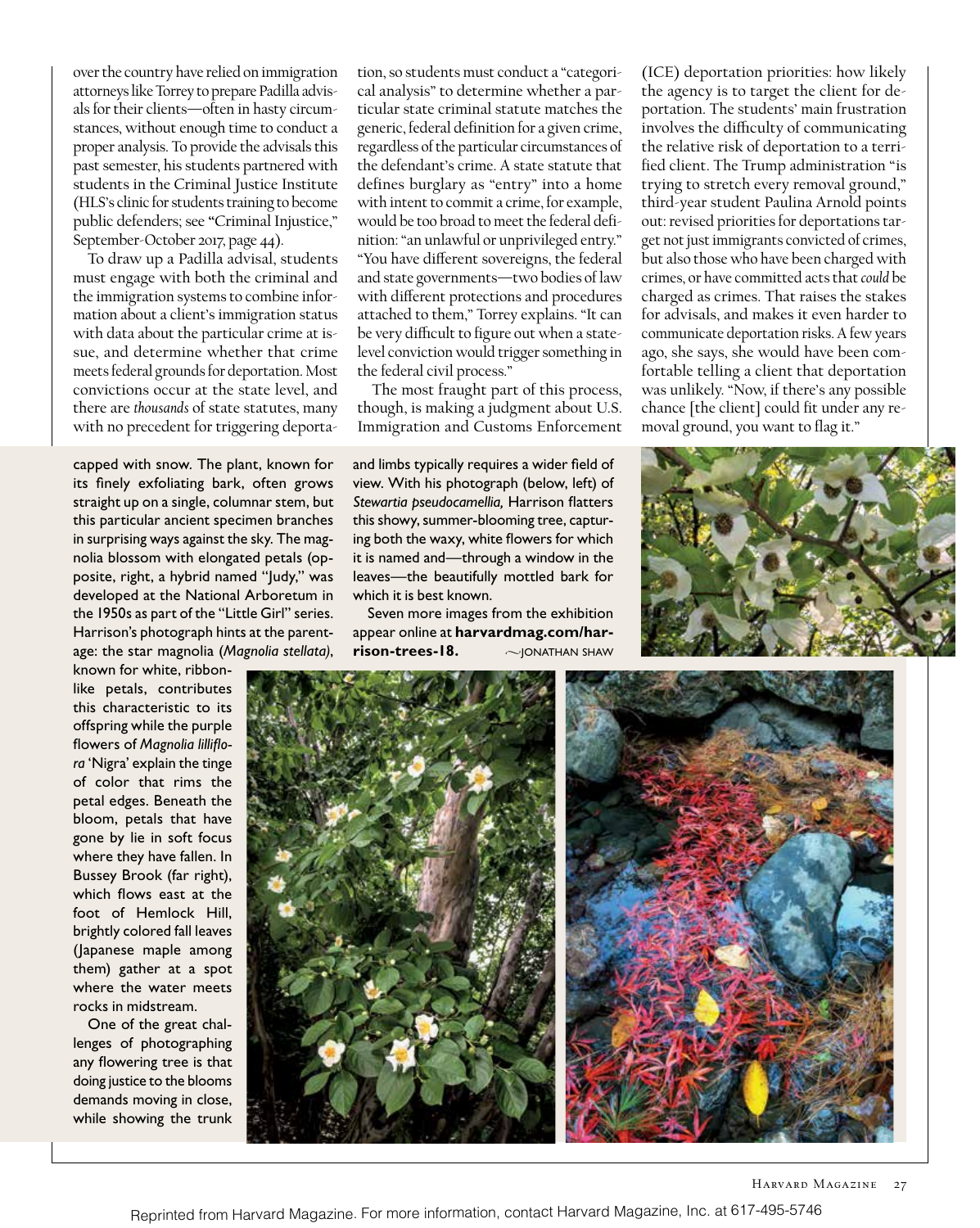## Yesterday's News

From the pages of the *Harvard Alumni Bulletin* and *Harvard Magazine* 

 1918 Between July 1 and August 12, the Harvard Reserve Officers' Training Corps prepares almost 600 men (about half undergraduates) for military service.

1938 At the fifth annual joint outing of the Harvard and Yale Clubs of New York City, at the Rockaway Hunting Club, Cedarhurst, Long Island, Harvard wins the baseball game 4-0, loses the golf match 427 to Yale's 409, and wins the tennis competition five matches to none.

 1943 *The Harvard Advocate*'*s* president announces that lack of finances and manpower make its forthcoming issue the last "for the duration," though the organization will continue its "social function."

1953 Assistant professor of anatomy Helen Dean Markham, suspended in June by the Corporation on suspicion of being a Communist, has her suspension lifted on August 31, but the Corporation states that she will not be rehired when her current appointment ends on June 30, 1954.

The School of Public Health has air-freighted a library of "more than 300 texts and reference works on public health

and preventive medicine" to the first school of public health to be established in South Korea.

1968 President Pusey refuses to allow the Boston Patriots to play regularly in Harvard Stadium because "professional football [cannot be] introduced into an academic environment without…exerting a disruptive and disturbing influence…."

 1973 Two major construction projects keep the Yard bustling: the demolition of Hunt Hall to make room for the future Canaday Hall, and the excavation of the site for Pusey Library.

1998 On July 4, the day Henry David Thoreau, A.B. 1837, matriculated at Walden Pond, 100 naturalists—including the day's other honoree, Pellegrino University Research Professor E.O. Wilson descend on Concord and Lincoln, Massachusetts, in what is labeled "the world's first 1,000-species Biodiversity Day." The 24-hour event turns up a species total ten-

> tatively set at 1,620.

AFTER THE 2016 election, Deborah Anker remembers, HIRC was overwhelmed by a spike in interest in its work among law students and the wider Harvard community. President Trump had promised to immediately rescind DACA, a group including about 65 Harvard undergraduates. The clinic hired a staff attorney, Jason Corral, in January 2017 to represent members of the University community; soon after, a number of additional Trump administration executive orders affected various Harvard students and staff members: the ban on travel from seven majority-Muslim countries (HIRC wrote an amicus brief challenging that order), the repeal of DACA (now under challenge in courts), and the revocation of Temporary Protected Status (TPS) for 400,000 immigrants from El Salvador, Haiti, Nicaragua, Nepal, and, most recently, Honduras (see **harvardmag.com/dacatps**-**18**). Corral declines to say how many Harvard affiliates will be affected by the repeal, because the University has no way of knowing precisely, but adds, "TPS is a huge issue here."

If the repeal proceeds without challenge, Corral says, HIRC may consider building asylum arguments for TPS holders. To qualify for asylum, refugees must show that they have been persecuted based on race, religion, nationality, political opinion, or membership in a "particular social group." (HIRC is widely known for Anker's work in helping establish women fleeing domestic violence as a "particular social group" eligible for asylum.) "What about the fact that someone has lived in the U.S. for 20 years?" Corral asks. "The way that they talk now, or their perceived wealth or culture or politics that they developed while living in the U.S.—that can create a particular social group such that they're likely to be targeted in

> of citizenship." At the same time, many more law students are interested in practicing and expanding the bounds of im-

their country

28 July - August 2018 *Illustration by Mark Steele*

Reprinted from Harvard Magazine. For more information, contact Harvard Magazine, Inc. at 617-495-5746